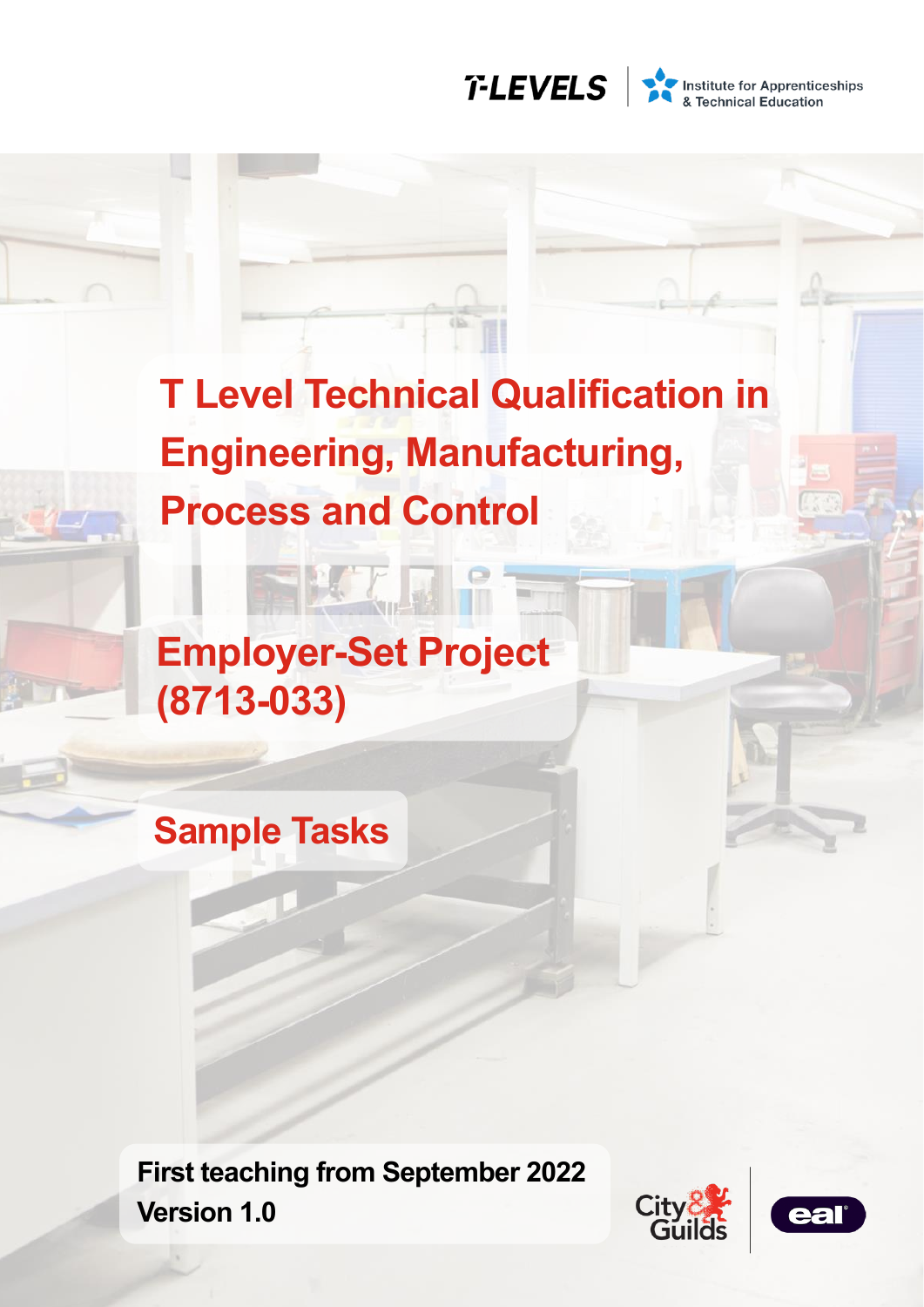## **Contents**

| Task 1 – Research | -3 |
|-------------------|----|
| Task 2 – Report   | 5  |
| Task 3 – Design   | 6  |
| Task 4 - Present  | 8  |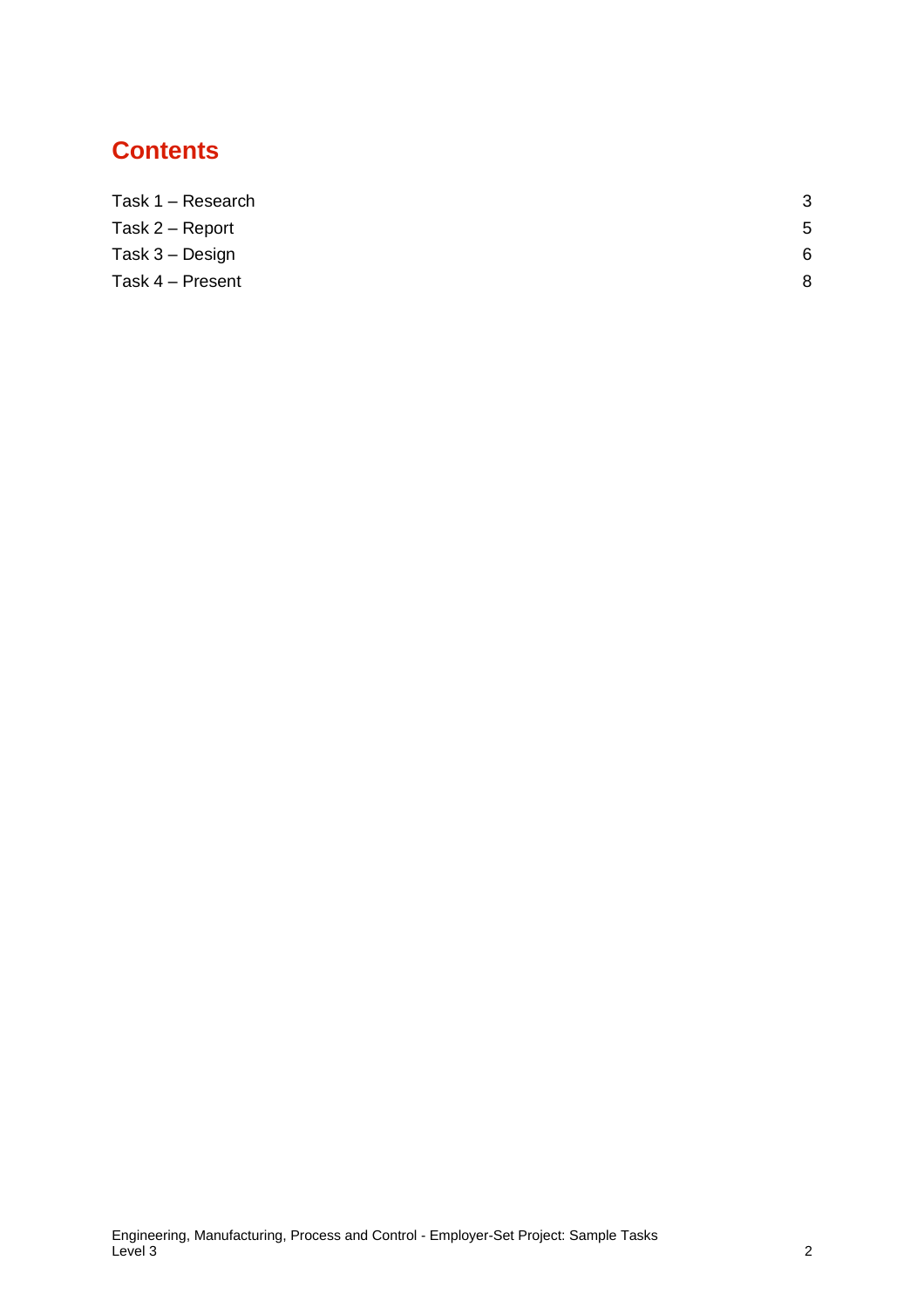## <span id="page-2-0"></span>**Task 1 – Research**

You have been asked to review the project brief and research the specific and general issues which have to be overcome.

You are to conduct research to determine:

- options for how the component could be held in position in the correct orientation whilst being drilled
- options for how the design of the holding mechanism can allow for small changes in component size due to manufacturing tolerances
- identification of a standard method of how the drill bit can be supported by mechanical means such as guide holes or guide bushes so that it drills a hole in the correct position without requiring any centre marking or drilling
- options which show how the component can be easily inserted and removed from the iia
- whether any potential materials considered for use present any health and safety issues
- the maximum mass the jig could be without presenting any handling issues for the operator.

Record notes on the findings of your research and initial analysis. Your notes may include:

- sketches
- basic calculations
- research materials that identify potential solutions
- standard parts that may be incorporated into your design
- downloads of existing drill jigs
- sections taken from manufacturers of tooling aids such as bushes, pins, clamping aids and standard blocks
- specifications such as BS, DIN, ASME, BS EN and/or ISO relating to tooling aids, limits and fits and materials.

The research notes and analysis will typically be 1500 words (not including sources). You must include a list of your references/sources alongside your research notes. How well you have planned your research will contribute to marks achieved for this task.

## **Timing of assessment**

• You will have **three hours** to complete the research and record your findings.

## **Conditions of assessment**

- Your research should be completed working alone under supervised conditions.
- You must not share or discuss your work with other candidates.
- You will have access to the Internet to conduct your research.
- Assessment evidence must be handed in at the end of each session for secure storage which cannot be accessed.

## **What you must submit on completion of this task**

- Research notes (typically 1500 words) hard copy or file saved securely (e.g. on memory stick to be handed in).
- List of references/sources.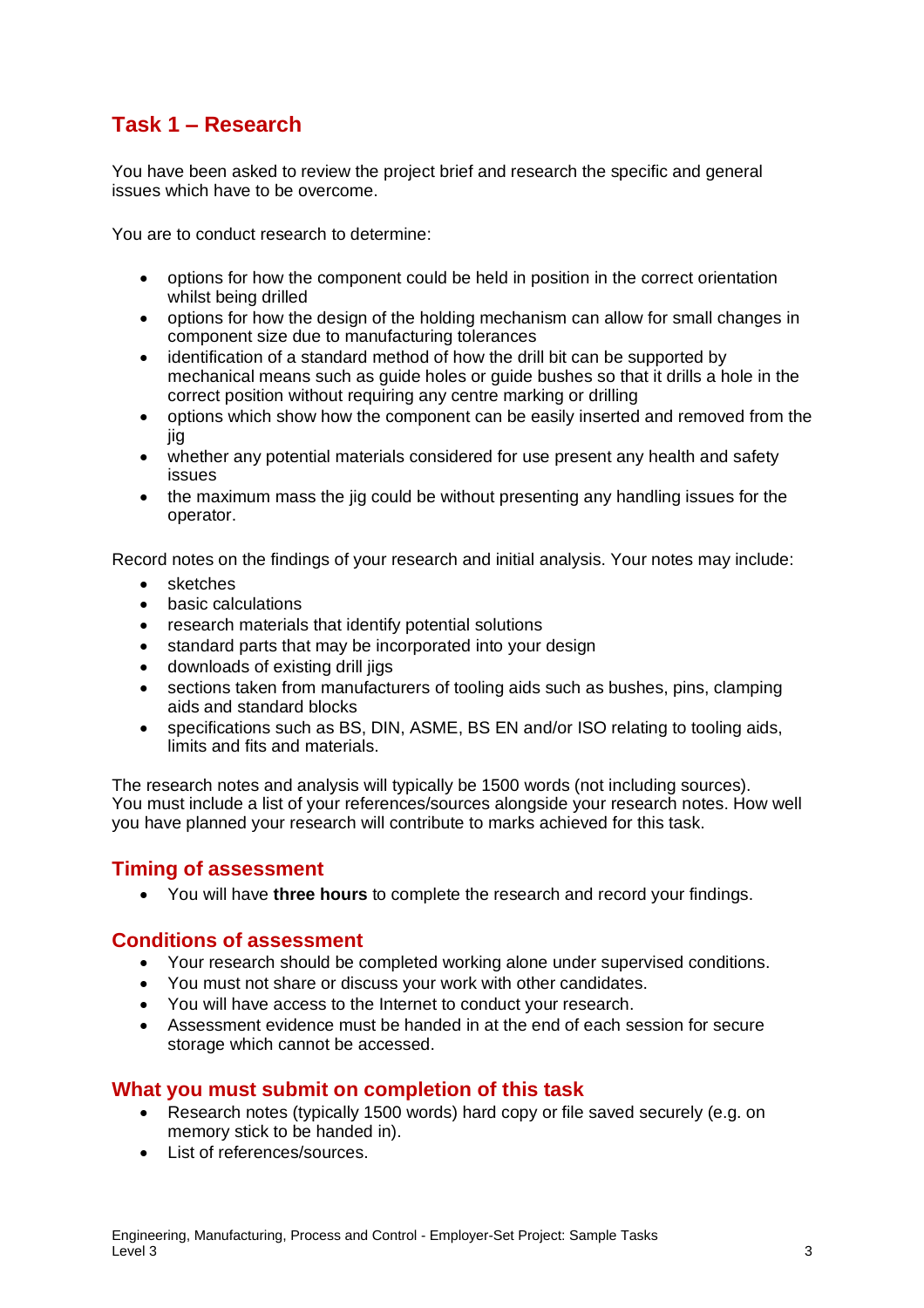## **Additional evidence of your performance that will be captured for marking**

 $\bullet$  N/A

## **Marks available**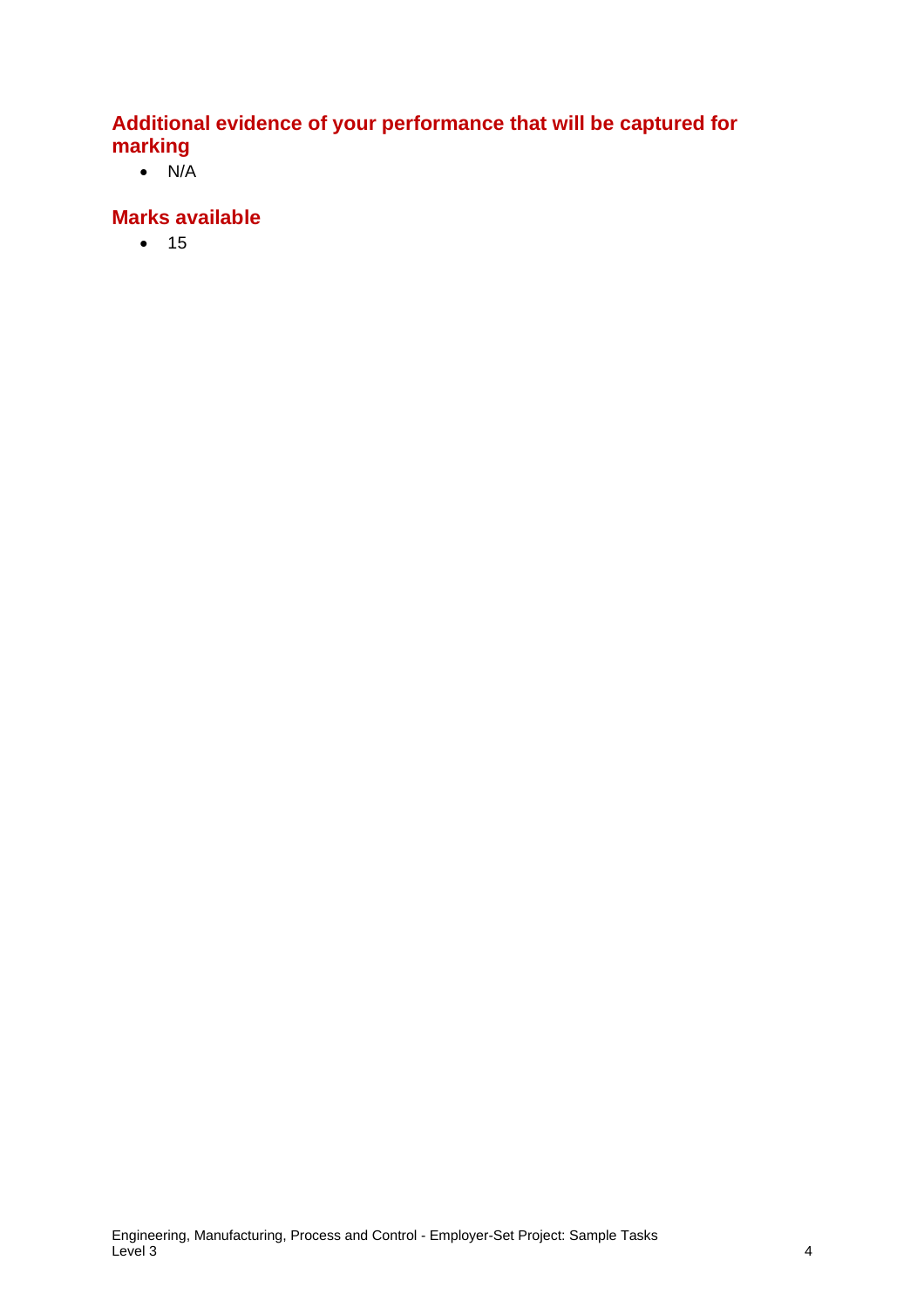## <span id="page-4-0"></span>**Task 2 – Report**

You are to create a written response to the project brief outlining your suggestions for responding to the brief and the presented issues.

With reference to the project brief and your research notes, write a report detailing your intended initial approach to designing a drill jig with consideration of:

- how the component will be held in position whilst being drilled
- how the design of the holding mechanism will allow for small changes in component size due to manufacturing tolerances
- how the drill bit will be supported by mechanical means such as quide holes or quide brushes so that it drills a hole in the correct position without requiring any centre marking or drilling
- how the component will be inserted and removed from the jig
- whether any potential materials considered for use present any health and safety issues
- the maximum mass the jig could be without presenting any handling issues for the operator
- health and safety considerations relating to the approach proposed
- quality assurance considerations relating to the approach proposed.

The written report will typically be 2000 words.

You can include downloads from Original Equipment Manufacturers (OEM) catalogues showing tooling aids and basic design sketches to support your intended approach as detailed in your report.

## **Timing of assessment**

• You will have **four hours** to complete your report.

## **Conditions of assessment**

- Your report should be completed working alone under supervised conditions.
- You must not share or discuss your work with other candidates.
- You will have access to a copy of your response to the previous task (for review purposes only).
- You will have access to the Internet for the completion of this task.
- Assessment evidence must be handed in at the end of each session for secure storage which cannot be accessed.

#### **What you must submit on completion of this task**

• Written report (typically 2000 words) hard copy or file saved securely (e.g. in a secure online location or on memory stick to be handed in).

## **Additional evidence of your performance that will be captured for marking**

• N/A

## **Marks available**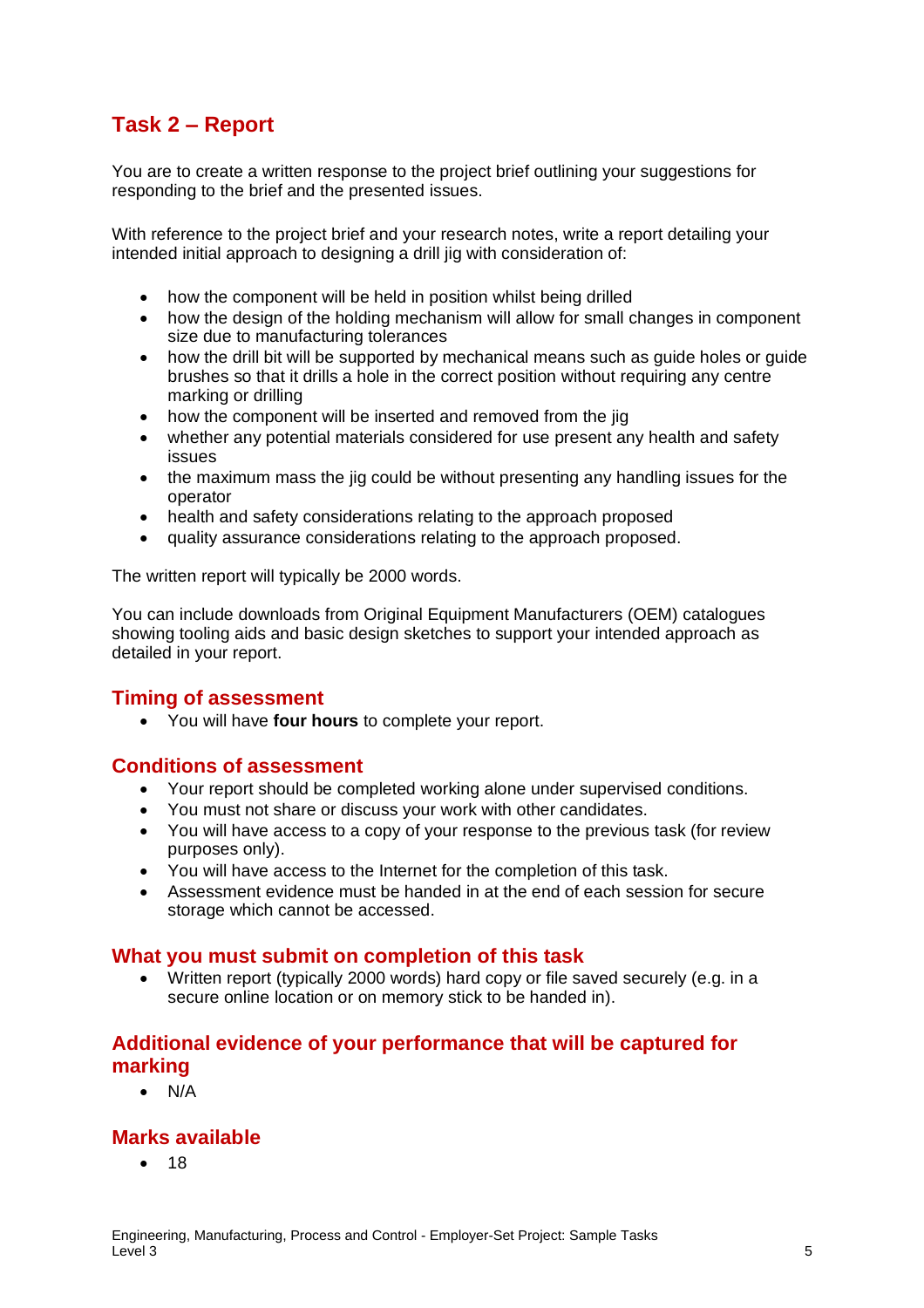## <span id="page-5-0"></span>**Task 3 – Design**

You are to develop your initial approach design solution in response to the project brief.

With reference to the project brief, and your research from task one, you must produce a detailed design of a drill iig with consideration of:

- how the component will be held in position whilst being drilled
- how the design of the holding mechanism will allow for small changes in component size due to manufacturing tolerances
- how the drill bit will be supported by mechanical means such as guide holes or guide brushes so that it drills a hole in the correct position without requiring any centre marking or drilling
- how the component will be inserted and removed from the jig
- whether any potential materials considered for use present any health and safety issues
- the maximum mass the jig could be without presenting any handling issues for the operator.

Create a dimensioned assembly drawing for a drill jig that addresses the brief detailing:

- the component located within the jig, differentiated from being part of the assembly this means that a drawing needs to be produced showing the workpiece seated within the jig but differentiated by use of dashed lines or differing colours
- the method of component insertion and extraction this can be achieved by either a separate drawing or use of dashed lines and colours to indicate the path of the workpiece when being inserted or removed
- the method of component retention in the correct orientation a view on the drawing(s) should show that the axis of any drill is presented perpendicular to the face of the workpiece nut. Also, in the correct longitudinal and axial position such that the hole will be drilled as shown detailed on the workpiece assembly drawing.

You do not need to create all detail drawings and assemblies, just a dimensioned assembly drawing containing all the critical dimensions and identification of standard parts.

Include any relevant design calculations related to your assembly drawing and notes reflecting on how well the drill jig meets the outlined requirements.

You can include draft iterations of your design to show how your design idea has developed.

Assembly drawings can either be produced using a CAD package or by hand as a paperbased drawing. Assembly drawings must be produced in 3rd Angle Projection and in accordance with the drawing standard BS8888.

The submission for this task will typically be two A3 drawings and two A4 sides of supporting calculations and notes.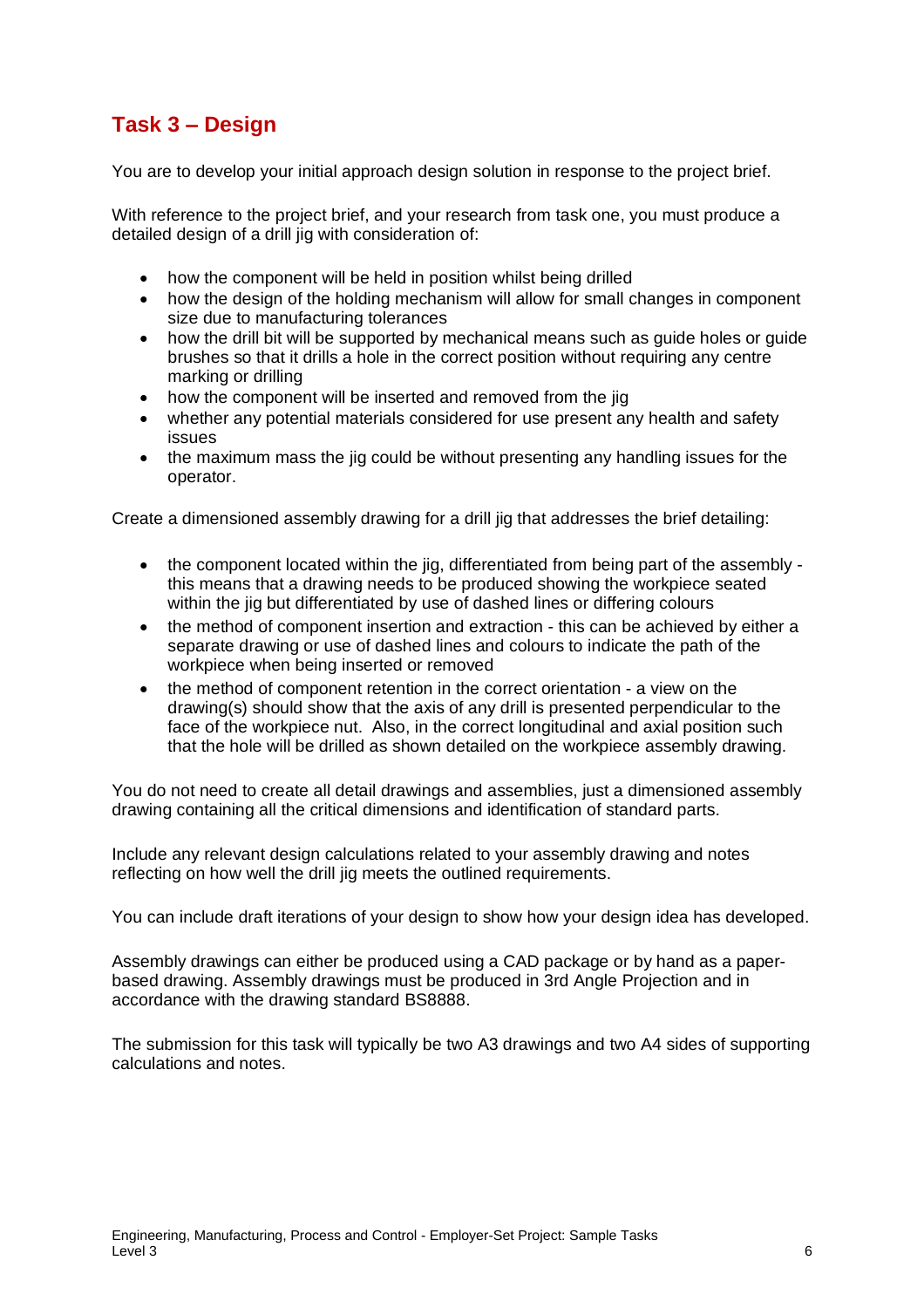## **Timing of assessment**

• You will have **six hours** to complete your design and calculations.

## **Conditions of assessment**

- Your design should be completed working alone under supervised conditions.
- You must not share or discuss your work with other candidates.
- You will have access to copies of your responses to the previous tasks (for review purposes only).
- You will have access to relevant CAD software for the completion of drawings.
- You will **not** have access to the Internet for the completion of this task.
- Assessment evidence must be handed in at the end of each session for secure storage which cannot be accessed.

## **What you must submit on completion of this task**

- Assembly drawing (typically two A3 drawings) this may include design iterations if you wish to include them.
- Supporting design calculations and reflection notes (typically two sides of A4) hard copy or file saved securely (e.g. in a secure online location or on memory stick to be handed in).

## **Additional evidence of your performance that will be captured for marking**

• N/A

## **Marks available**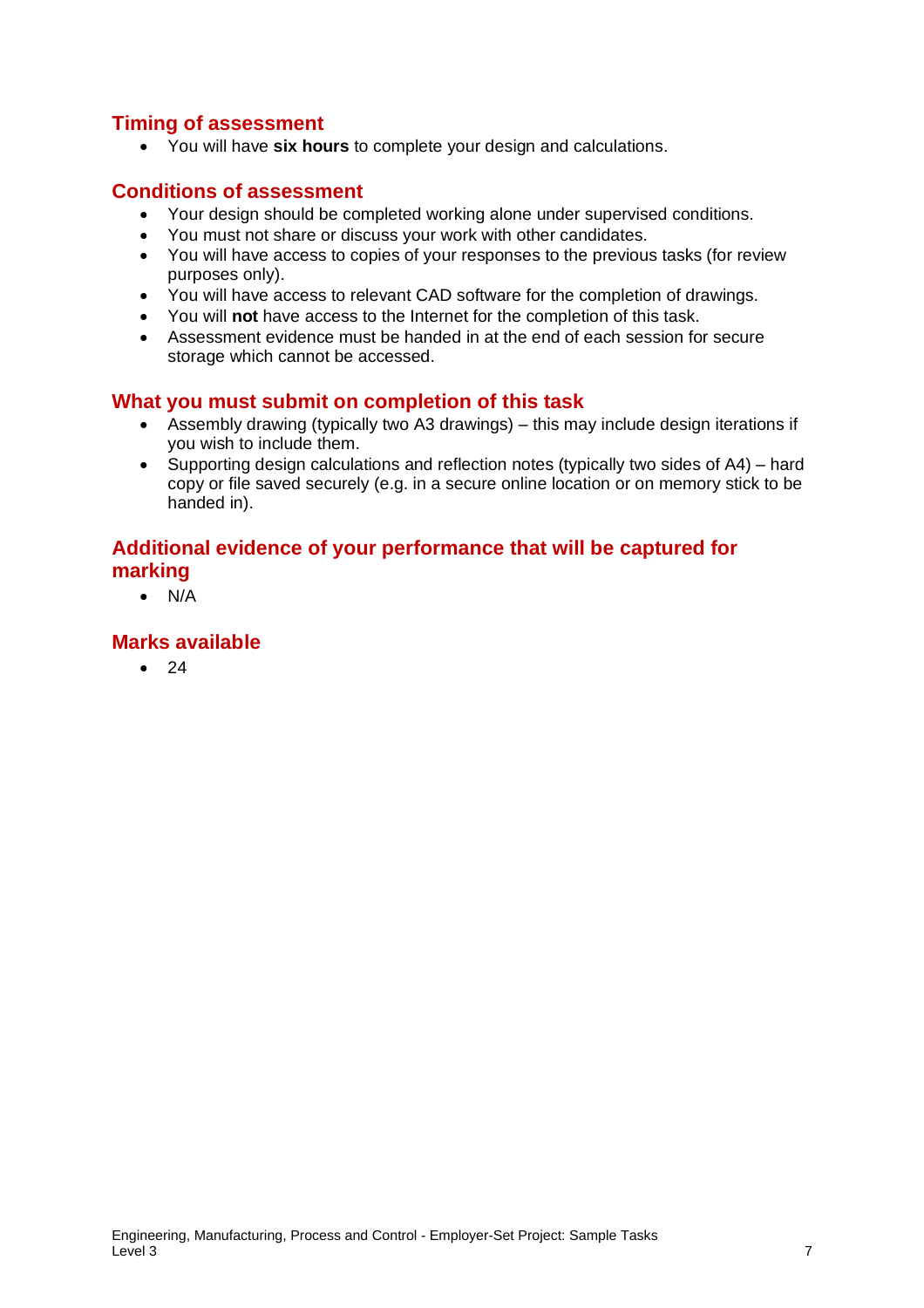## <span id="page-7-0"></span>**Task 4 – Present**

You are to prepare and deliver a presentation to present the findings from your report, and your designs, to the DH Engineering Manager.

You must use digital technology for the presentation.

You must cover:

- consideration of both the specific and general issues identified in the brief
- challenges that were found when selecting and designing for the process (e.g. materials, design ideas, components)
- how well you think your design and proposal addresses the requirements of the brief.

Your assessor will take on the role of a manager from DH Engineering. They will ask questions relating to your presentation from the client's perspective.

## **Timing of assessment**

- You will have **two hours** to prepare your presentation.
- You will have **30 minutes** to present your findings and respond to questions (typically split with 20 minutes for presenting your findings and ten minutes for responding to questions).

## **Conditions of assessment**

- Your presentation should be developed and delivered working alone under supervised conditions.
- You must not share or discuss your work with other candidates.
- You will have access to copies of your responses to the previous tasks (for review purposes only) as well as any presentation materials or notes (e.g. PowerPoint slides).
- You will have access to digital technology for the presentation of your findings you can choose the format or program you wish to use (e.g. PowerPoint, Keynote).
- You will **not** have access to the Internet for the completion of this task.
- Assessment evidence must be handed in at the end of each session for secure storage which cannot be accessed.

## **What you must submit on completion of this task**

• Presentation materials – e.g. slides, handouts etc. hard copy or file saved securely (e.g. in a secure online location or on memory stick to be handed in).

## **Additional evidence of your performance that will be captured for marking**

• Video recording of presentation.

## **Marks available**